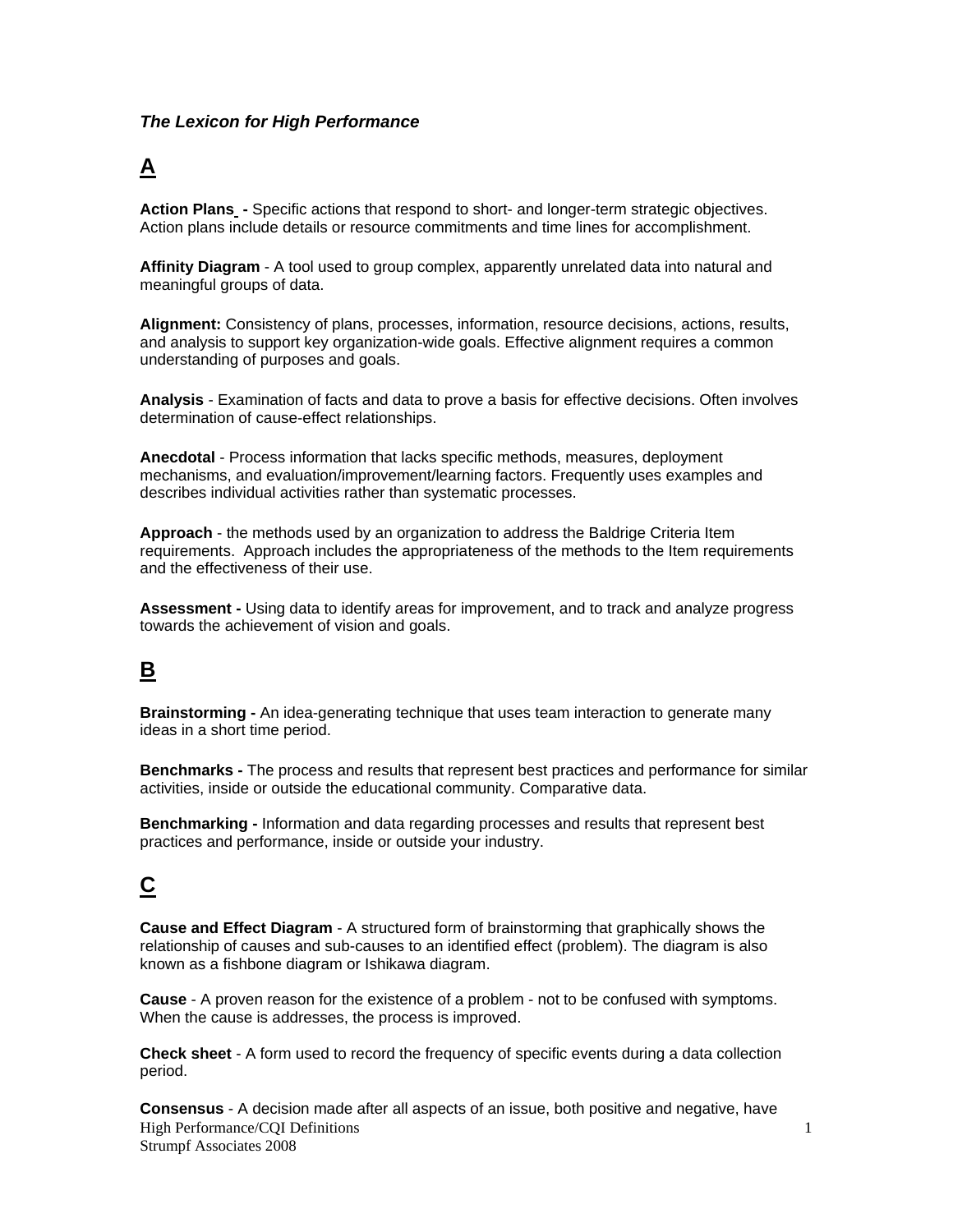been brought out to the extent that everyone understands and supports the decision and the reasons for making it.

**Continuous Improvement** - Operational philosophy that increasing quality is an ongoing responsibility of everyone in the organization. The focus is on exceeding customer expectations by using data to incrementally improve key processes.

**Continuous Improvement Process** *-* The ongoing enhancement of work processes for the benefit of the customer and the organization; activities devoted to maintaining and improving work process performance through small and gradual improvements as well as radical innovations.

**Control Chart** - A chart showing sequential or time-related performance of a process that is used to determine when the process is operating in or out of statistical control, using control limits defined on the chart

**Criteria** - The standards, rules, needs and/or tests used to evaluate each project idea. Criteria are used to narrow down a brainstorming list and to determine what is most important.

**Criteria Matrix** - A method for evaluating solutions against criteria relating to their effectiveness, efficiency and adaptability, etc....

**Cost of Quality** *-* A term used by many organizations to quantify the costs associated with producing quality products. Typical factors taken into account are prevention costs (training, work process analyses, design reviews, customer surveys), appraisal costs (inspection and testing), and failure costs (rework, scrap, customer complaints, returns).

**Cross Functional** *-*Involving the cooperation of two or more departments within the organization (e.g., Marketing and Product Development).

**Customer -** Any person or group inside or outside the organization who receives a product or service.

**Customer Expectations***:* The "needs" and "wants" of a customer that define "quality" in a specified product or service.

**Cycle Time** - the time it takes, from start to finish, to complete a particular business process. The time required to fulfill commitments or to complete tasks.

#### **D**

**Deming Cycle** - A model that describes the cyclical interaction of research, sales, design, and production as a continuous work flow, so that all functions are involved constantly in the effort to provide products and services that satisfy customers and contribute to improved quality. (See also *PDCA*.)

**Deployment** - the extent to which an approach is applied

#### **E**

**Effect** - An observable action or evidence of a problem.

**Effective** - A process that delivers the desired product or service to the stakeholder, while using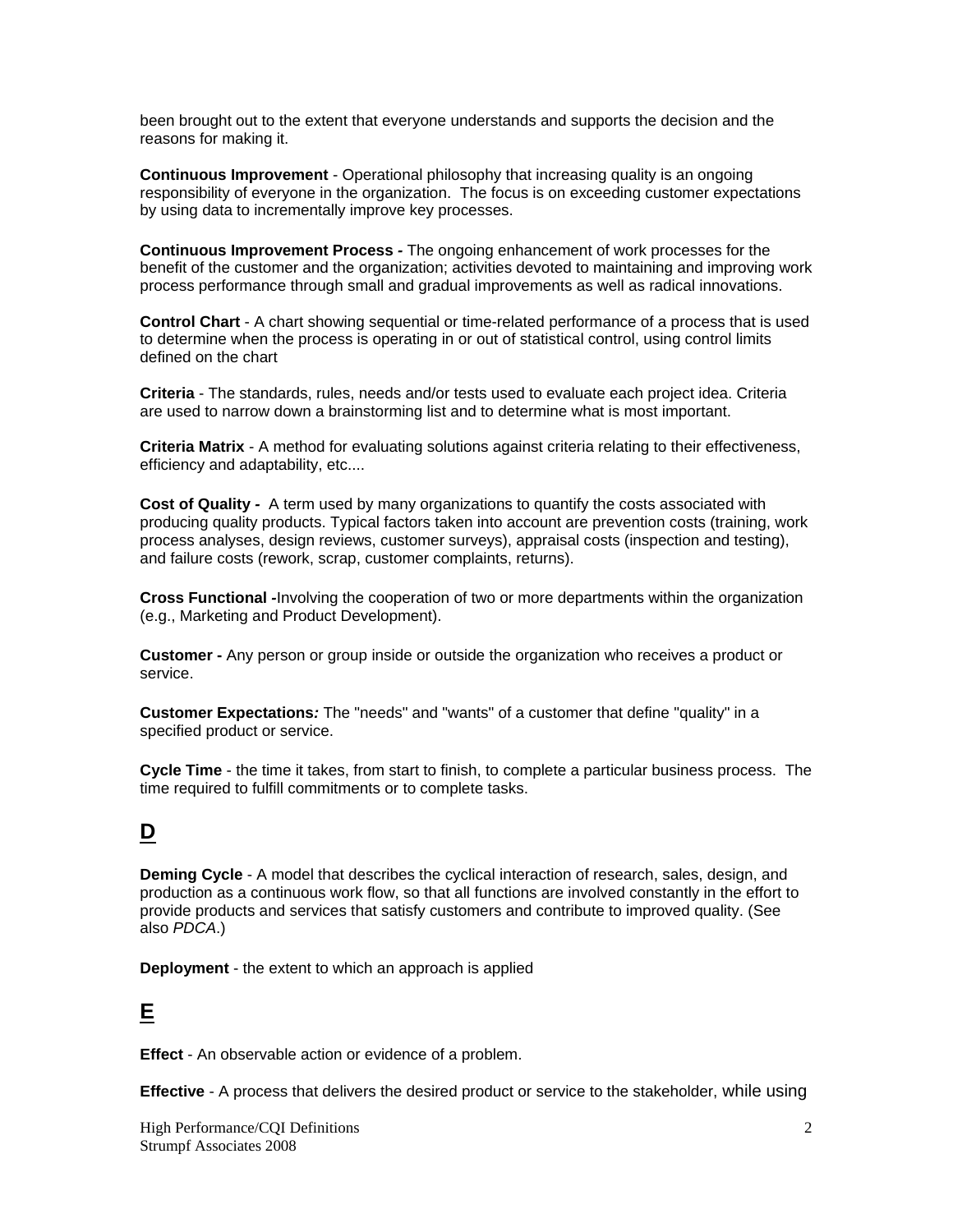recourses effectively. How well a process or a measure addresses its intended purpose.

**Efficient** - A process that operates effectively while consuming the minimum amount of resources (labor, time, etc).

**Empowerment** - Refers to giving staff the authority and responsibility to make decisions and take actions. Results in decisions being made closest to customers, where work-related knowledge and understanding reside.

**Ethical Behavior** - how an organization ensures that all its decisions, actions, and stakeholder interactions confirm to the organization's moral and professional principles.

#### **F**

**Fishbone Diagram** - A structured form of brainstorming that graphically shows the relationship of causes and sub-causes to an identified effect (problem). The diagram is also known as a cause effect diagram or Ishikawa diagram.

**Fitness-For-Use** - Juran's definition of quality suggesting that products and services need to serve customers' needs, instead of meeting internal requirements only.

**Flowchart** - Flowchart that shows the people responsible for tasks as well as the flow of tasks in a process.

**4 W's & 1H** - Who, What, Where, When and How. A useful tool to help develop an objective and a concise statement of the problem.

**Formative Assessment** - Frequent or ongoing evaluation during courses, programs, or learning experiences that give an early indication of what students are learning, as well as their strengths and weaknesses. Often used as a diagnostic tool for students and faculty, providing information with which to make real-time improvements in instructional methods, materials, activities, techniques, and approaches.

# **G**

**Goals** - Broad statements describing how you will reach your vision, answering the questions "how will we know when we've arrived?" and "how will we get there?" Short or long-term future conditions or performance level that you intends to attain.

# **H**

**High Performance Work** – Work processes used to systematically pursue ever-higher levels of performance.

**How –** Refers to the processes an organization uses to accomplish its mission.

**Histogram** - A bar chart that illustrates the frequency distribution of a measurement or value.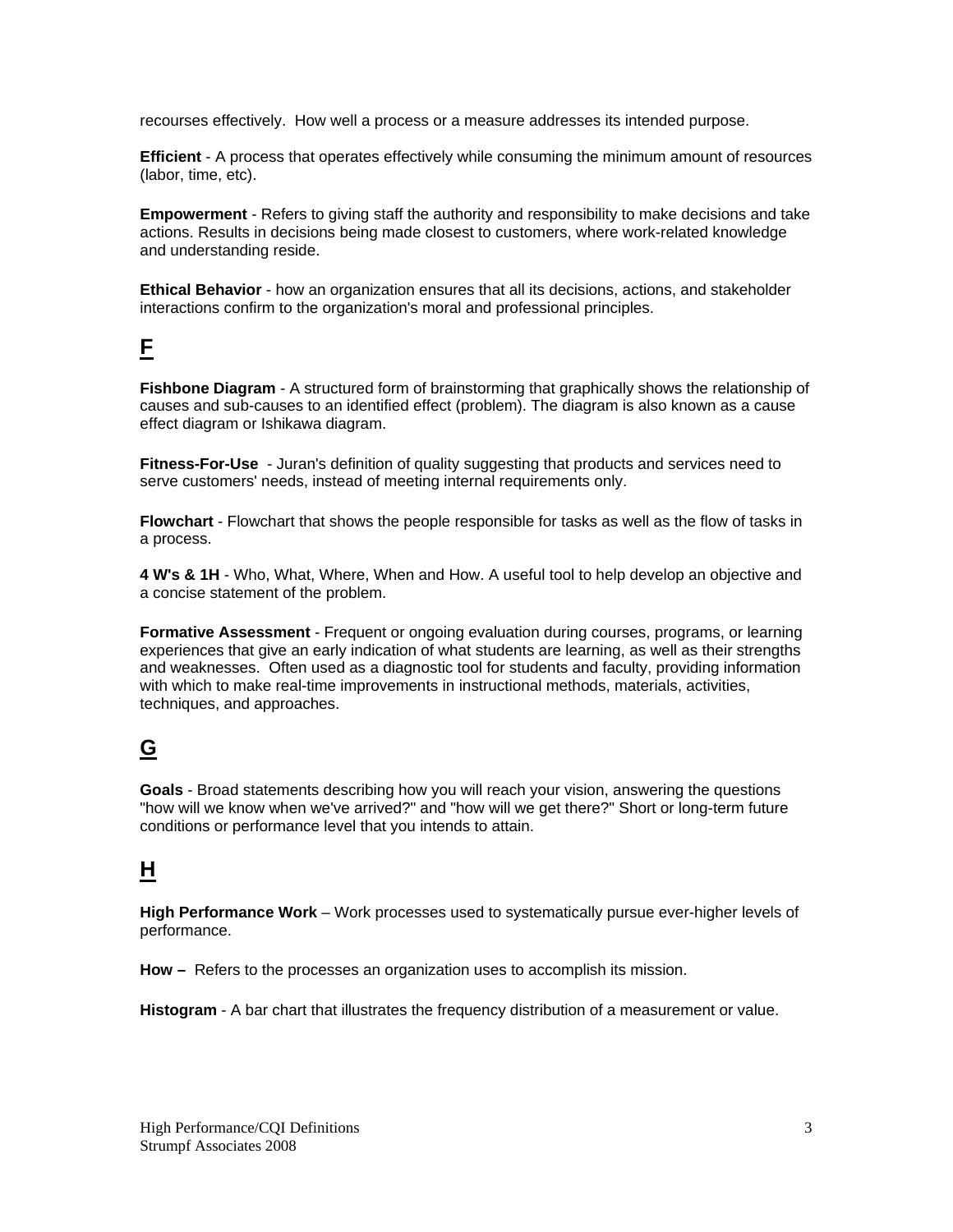# **I**

**Improvement** - An approach to enhance organizational performance through the use of databased decisions-making, process improvement, and constituent involvement.

**Innovation** - making meaningful change to improve programs, services and processes to create new value for students and stakeholders. Involves the adoption of an idea, process, technology, or product hat is ether new or new to its proposed application. Can result in breakthrough improvement or change in approach or outputs.

**Integration** - the harmonization of plans, processes, information, resource decisions, actions, results and analysis to support key organization-wide goals.

**Internal customer** - The individual/group/team/unit inside the organization who relies on other individuals/groups/teams/units work to get their work done on behalf of the organization, e.g., fellow workers, other departments.

**Issue Statement** - A clear, concise and measurable statement of the problem the team plans to work on.

# **J**

**Just-In-Time -** A method of production and inventory cost control based on delivery of parts and supplies at the precise time they are needed in a production process.

### **K**

**Key** - the major or most important elements or factors. Those critical to achieving your intended outcomes. The SPQA refers to key challenges, key plans, key processes-things most important to our success.

**Knowledge Assets** – Refers to the accumulated intellectual resources of yoru agency used for idea formation, information, learning, training, etc.

# **L**

**Leadership System** – Refers to how leadership is exercised formally and informally within the organization. It is the basis for how key decisions arte made, communicated and carried out.

#### **M**

**Measures and Indicators** – Refers to the numerical information that quantifies input, output and performance dimensions of processes, products, services and the overall organizational outcomes.

#### **N**

**Nominal Group Technique** - A technique for selecting which item(s) are most important by giving each person equal voice in selection.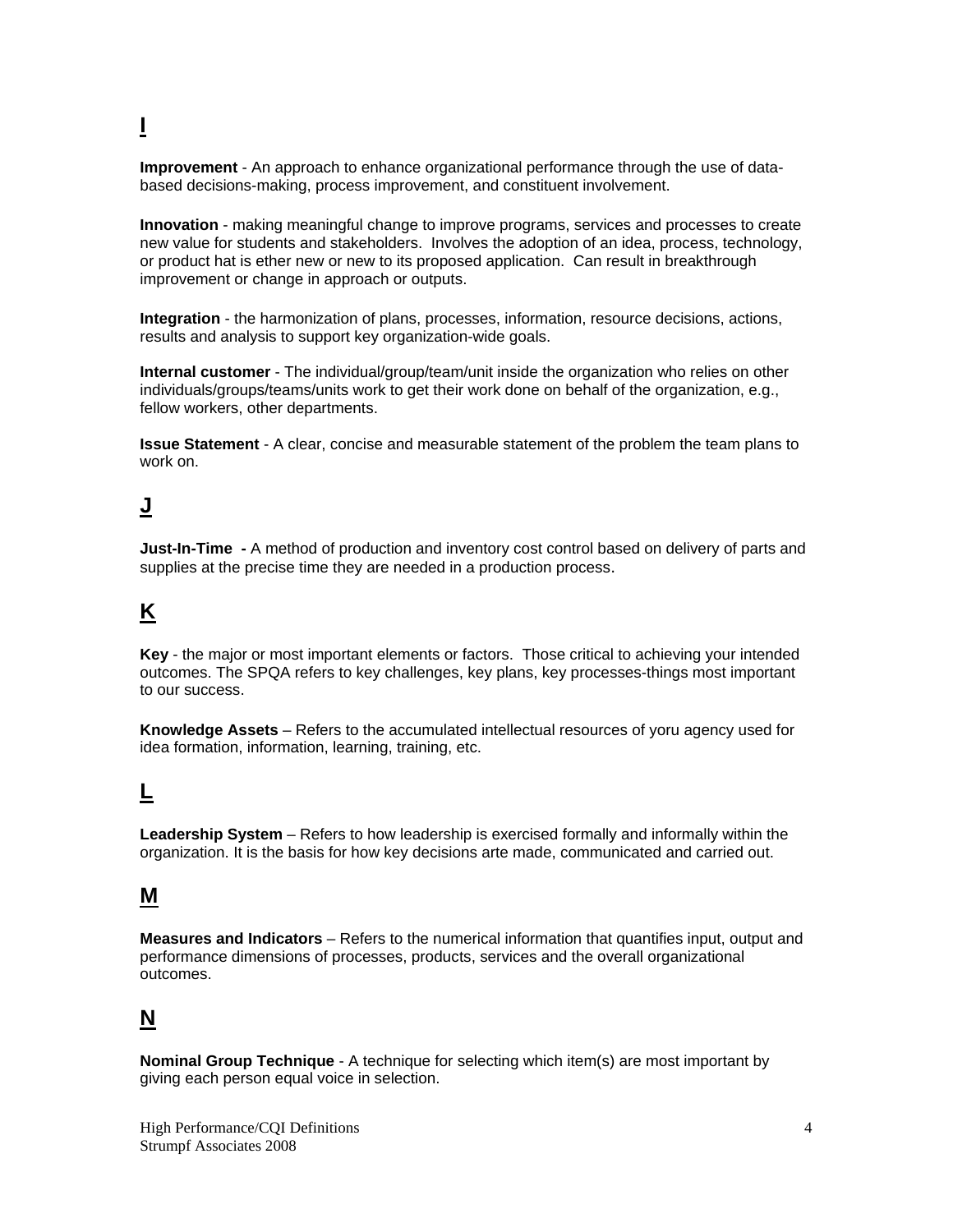# **O P**

**Pareto Chart** - A type of bar chart, prioritized in descending order from left to right, used to identify the vital few opportunities for improvement.

**Performance** - output results and their outcomes obtained from processes and services that permit evaluation and comparison relative to goals, standards, past results, and other organizations.

**Performance Excellence** - an integrated approach to organizational performance management that results in: delivery of ever-improving value to students and stakeholders; improvement of overall organizational effectiveness and capabilities; organizational and personal learning.

**Performance Measures** - Indicators used by stakeholders to evaluate the effectiveness or quality of a process, service or product. Specific data that enables you to determine when you've achieved your goals.

**PDCA Cycle** *-* An adaptation of the Deming Cycle, which stresses that every improvement activity, can best be accomplished by the following steps: *plan, do, check, etc.*

**Planning** - A process for guiding future-oriented decisions, setting priorities, and allocating resources. Many departments make planning an ongoing activity that involves representatives from all constituent groups.

**Prioritization** - Process of ranking ideas, projects, or solutions as determined by individual judgment and group consensus.

**Process** - Combination of people, machines, tools, techniques and materials linked in a systematic series of steps or actions to complete a task or fulfill a commitment. A series of steps you need to take to accomplish a task.

**Process Check** - A technique used for critiquing group sessions or meetings that identifies the areas that made the session successful along with the areas that need improvement.

**Process Flowchart** - A chart that uses symbols to represent the input from suppliers, the sequential work activities, the decisions to be made and the output to the stakeholder.

**Process Map** - A chart that documents the flow of a process across departmental lines in the regular, chronological sequence of steps. A diagram of the steps or activities in a process. Also known as a flow chart.

**Process Owner** – Individual or team assigned the responsibility for continuous improvement of a specified process.

**Productivity** - measures of the efficiency of resource use.

#### **Q**

**Quality** - Quality is providing customers with products and services that consistently exceed their expectations or a customer's perception of the value of a product or service;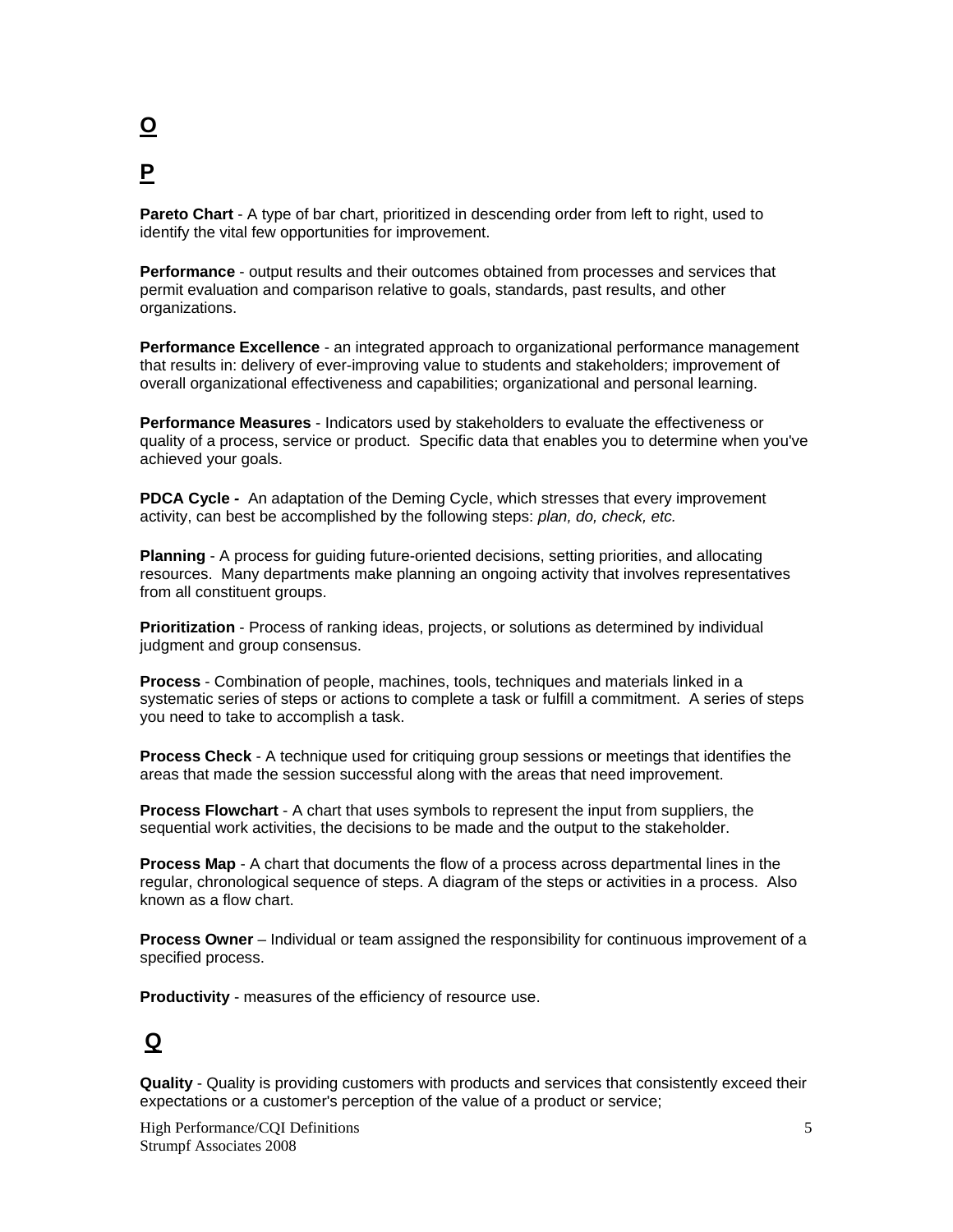**Quality Control** - The process of measuring quality performance, comparing it with the standard, and acting on the difference.

**Quality Improvement** - A systematic method for improving processes to better meet stakeholder needs and expectations.

**Quality Initiative:** A formal effort by an organization to improve the quality of its products and services; usually involves top management development of a mission statement and long-term strategy.

# **R**

**Random Sample** - The number of units chosen from a lot by a method that gives each unit an equal chance of being selected.

**Results** - outputs and outcomes achieved by an organization in addressing the requirements of a Baldrige Criteria Item. Results are evaluated on the basis of current performance, performance relative to appropriate comparisons, the rate, breadth, and importance of performance improvements, and the relationship of results measures to key organizational performance requirements.

**Rework** - To correct defects a process has produced.

**Root Cause** - The basic reason creating an undesired condition or problem. In many cases, the root cause may consist of several smaller causes.

**Run Chart** - A graphic plot versus time of a measurable characteristic of a process.

# **S**

**Sample Size** - Number of units to be selected for the random samples.

**Sampling** - Technique of obtaining information about a large group (population) from a smaller representative group (sample).

**Scatter Diagram** - Chart in which one variable is plotted against another to determine if there is a correlation between the two variables.

**Segment** - part of an organization's overall base related to students; stakeholders; markets; program, offerings, and services; or faculty and staff. This is critical to understanding the distinct needs and expectations of different customers, markets, and employees and are key to tailoring products or services.

**Senior Leadership** - Refers to an organization's senior management group or team.

**Special-Cause Variation** - Any violation arising from circumstances that are not a normal part of the work process. (See also *Common-Cause Variation*)

**Strategic Challenges** – Refers to those pressures that exert a decisive influence on an organization's likelihood of future success.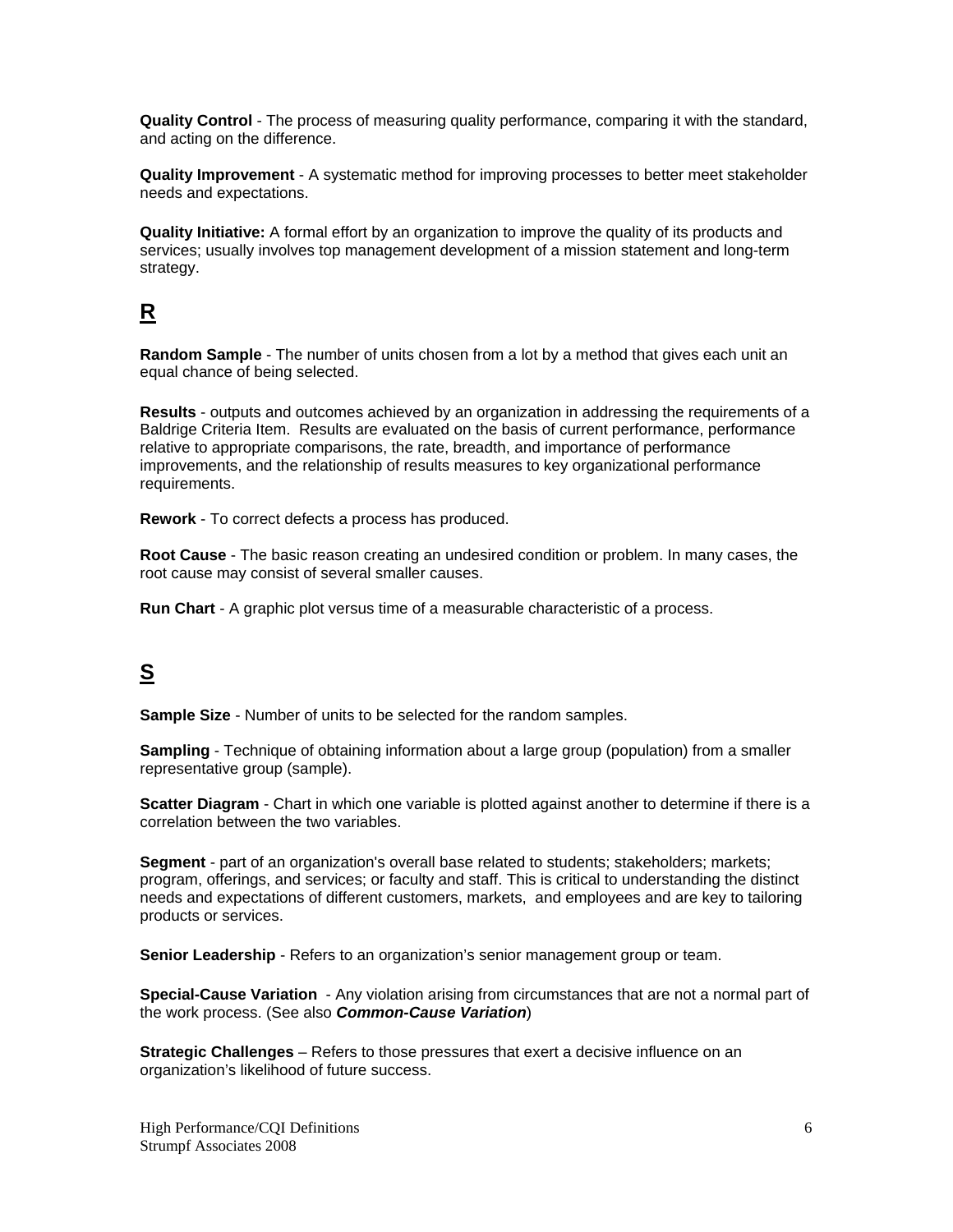**Strategic Objectives** - The articulated aims or responses to address the major challenges to improvement, business advantages, competitiveness. They are focused internally and externally. Simply put they are what must be achieved to remain or become competitive.

**Strategies** - Specific, detailed statements that describe how you will achieve your goals. Generally list what will be done, how and when it will happen, and who is responsible.

**Subprocess** - A group of tasks that together accomplish a significant portion of an overall process.

**Supplier** - Anyone from whom the organization or individual receives goods or services.

**Surveys** - A means of gathering data on the opinions, feelings, impressions, or satisfaction of a group.

**Sustainability** – Refers to the organization's ability to address current needs and to have the agility and strategic management to prepare successfully for the future business and market environment. This also implies the ability to prepare for real-time or short-term emergencies.

**Systems** - In a system, all functions, activities and processes are interdependent as apposed to antidotal. Focusing on the interactions between parts, rather than focusing on improving the parts alone improves the system.

**Systematic** - approaches that are repeatable and use data and information so learning is possible. Approaches that build in the opportunity for evaluation, improvement, and sharing.

# **T**

**Task** - Specific activity necessary in the function of an organization.

**Team** - A group of people committed to a common purpose and approach, for which they hold themselves mutually accountable.

**Team Leader** - A person trained in identifying, analyzing and solving chronic system problems and identifying improvement opportunities.

**Theory** - An unproven assertion about the reasons for the existence of defects and symptoms.

**Trend** - A gradual change in a process or output that varies from a relatively constant average. A minimum of three data sets is necessary to begin to ascertain a trend.

## **V**

**Values** - Basic precepts about what's important to an organization or unit, answering the question "what are our assumptions and beliefs". Guiding principles and behaviors that embody how your organization and its people are expected to operate.

**Value Creation** – Refers to the processes that produce benefit for your customers and for your business. They are the most important processes for running your business—those that involve the majority of your employees.